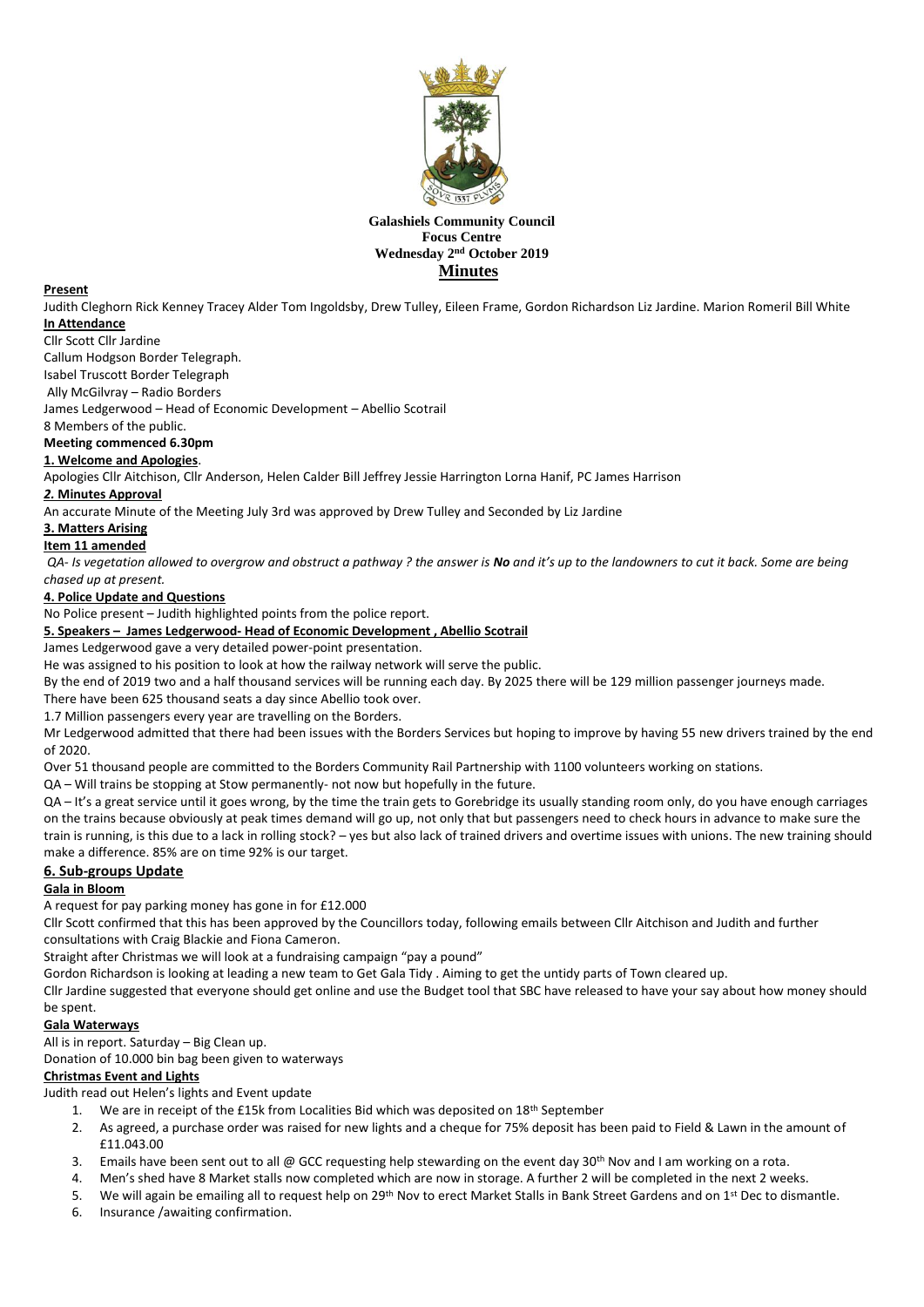- 7. Anne Carrie and I are meeting with George Simpson next week to go over the project plan in order to be fully prepared in advance of the SAG meeting in Oct at SBC.
- 8. Our existing lights are being assessed at the moment however all being well with the key elements that were used last year we have set aside the following evenings on which our volunteer resource will erect them Monday 28<sup>th</sup> Oct thru to Thurs 31<sup>st</sup> Oct / Mon 4<sup>th</sup> Nov to Thurs 7<sup>th</sup> Nov .
- This timeline will give us time to fix any issues that may need attention before our test date
- 9. Analogue to Digital updated power sources and timers are now in place in the Town Centre to host the lights. This work was carried out with SBC approval and paid for from Pay Parking revenue.
- 10. Test date for both existing lights and new installation is 11 Nov.

#### **7. Chairs Comments**

## **Notes for Community Council Meeting 2nd October 2019**

#### **Bank Street Gardens**

Already covered

## **Event 29th October**

SBC have invited the CC to an event at the Volunteer Hall on 29<sup>th</sup> Oct – basically to show off what we do. During a conversation with Mike Gray yesterday, he suggested we display details of the work we will be doing in Bank Street and OGH, the Christmas lights and event and the work of Waterways. We will need photos to support this – any you have please forward to Tracey.

## **Coopersknowe**

It has been announced that the decision by SBC not to allow Eildon Housing to build 69 new houses at Coopersknowe, instead of the original 58, has been reversed by the Scottish Government on appeal.

This means that there will be even more traffic on the C77 road and therefore more danger for road users and pedestrians.

Already there are issues with heavy lorries going to the Waste Transfer Station and the building sites at Melrose Gait. There is no crossing for children from Melrose Gait across the road if they are walking to school. The roundabout has not materialised, and it doesn't look as if it will any time soon.

Could the Councillors please highlight the dangers on this road that are to increase yet again - there will be even more lorries and heavy traffic during this build. I would not like to think that only a serious accident will get something done about this and I ask that this be looked at as a matter of urgency.

## **Getting Gala Clean and Tidy**

Previously spoken about - During a conversation between Gordon Richardson and me yesterday, the issue of the tidiness of our town was raised. We agreed that there is a lot to do on this, and Gordon has offered to lead a team to look at this issue. This includes trying to find a solution to the endless black bins – so Gordon, you are taking on a mammoth task. If anyone is interested in helping Gordon get this underway, I am sure he would be delighted.

**Volunteers Night –** this will take place on 6th December at the Focus Centre and hosted by the centre for all volunteers to enjoy an evening of relaxing with good food and good entertainment. Invitations will be sent out in due course.

# **8. Treasurers Update**

**Tom Ingoldsby** 

#### **Balance £ 22796.32**

Restricted total £ £20764.70 made up of: £ 5,115.56, the remainder for the Trails Project. £ 138.04 for Gala in Bloom £ 26.23 in Waterways. £ 14672.87 in Christmas. £812.00 in Walking Festival. **Expenditure** A donation of £49.99 was made to Food Train;

£65.00 was for Garden Competition trophies.

Christmas Lights income and expenditure is accounted separately and the sub group is aware of all figures and may report on this.

#### **Income**

There has been no general income in September

## **Available to Community Council £ 2031.62**

# **Notes**

£350 is still awaited from Scotrail to cover Station planting. I understand that this payment may have been delayed due to staff illness but suggest that payment should now be pursued.

Tom also noted that some emails concerning Community Council finances are not coming to him directly.

He also requested that the CC look at purchasing equipment ie screen and table for presentation purposes for the Focus Centre following tonight's presentation having to be projected on to the wall. All agreed.

# **9. Secretary's Update –**.

Holistic Craft Fayre on Sunday 6th October Focus Centre 10am till 4pm

#### **10. Vice Chairs update / Planning and Licensing**

No licensing or Planning Applications received this month.

QA – Is there any update on the Trails? – Bill White said that they will soon be looking for volunteers for the Pump Track at Langlee.

# **11. SBC Councillors Comments and questions**

## **Cllr Jardine**

Needles were found at Iceland during the last clean up.

A bin is being relocated to Iceland Car park from another area.

Comment made – The lights at the public park burned away in summer but now the dark nights are here there are no lights on . Can this be dealt with once and for all. Do SBC not know how to set a timer?

#### **Cllr Scott**